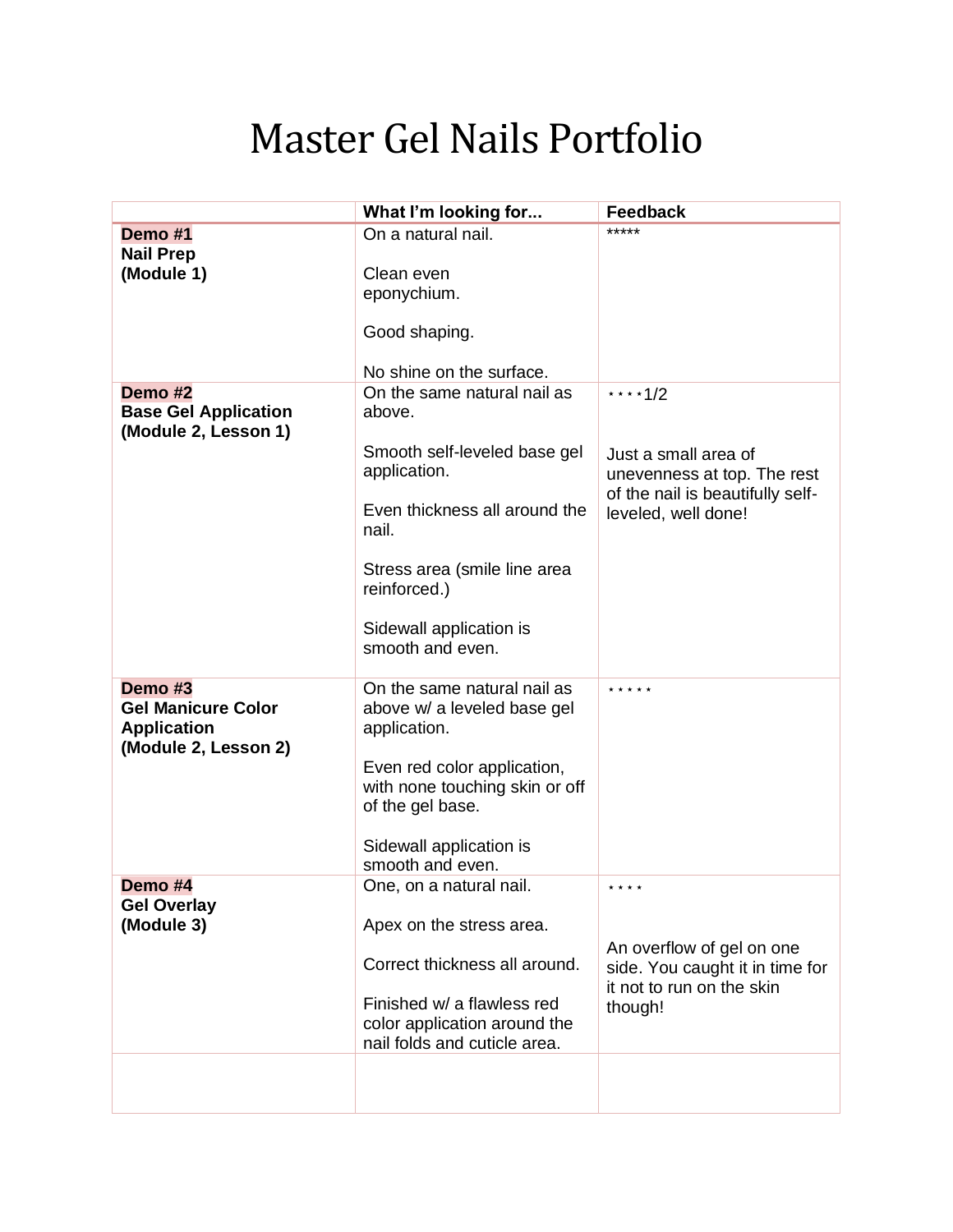| Demo #5<br><b>Extension w/ Tip</b><br>(Module 4A) | On a natural nail.<br>Looking for a smooth blend,<br>from natural nail to tip.<br>Finished and overlaid with<br>base, builder, & red color.<br>Apex on the stress area.                                                                                          | ****1/2<br>Very good! I would just marry<br>the corners of your stress<br>area even more so that it can<br>transition into a beautiful<br>almond point.                                                                                                                                                     |
|---------------------------------------------------|------------------------------------------------------------------------------------------------------------------------------------------------------------------------------------------------------------------------------------------------------------------|-------------------------------------------------------------------------------------------------------------------------------------------------------------------------------------------------------------------------------------------------------------------------------------------------------------|
| Demo #6                                           | Correct thickness all around.<br>On a natural nail.                                                                                                                                                                                                              | ****1/2                                                                                                                                                                                                                                                                                                     |
| <b>Extension w/ Form</b><br>(Module 4B)           | Slight sculpted apex.<br>Even thickness all around.<br>Smooth shaping & filing.<br>Finished w/ a flawless red<br>color application around the<br>nail folds and cuticle area.                                                                                    | This is good! I would just<br>switch the thickness areas of<br>the free-edge and cuticle<br>area.<br>For example, the thickness of<br>your cuticle area should be<br>the thickness of the tip of<br>your free-edge, and the<br>thinness of your free-edge<br>should be the thinness of the<br>cuticle area. |
| Demo #7                                           | On a natural nail.                                                                                                                                                                                                                                               | * * * * *                                                                                                                                                                                                                                                                                                   |
| Rebalancing<br>(Module 6)                         | No obvious "fill-in" product at<br>the cuticle area.<br>Repositioning of the apex on<br>the stress area.<br>Even thickness all around.<br>Smooth shaping & filing.<br>Finished w/ a flawless red<br>color application around the<br>nail folds and cuticle area. | Nailed it!                                                                                                                                                                                                                                                                                                  |
| Demo #8<br><b>Full Gel Removal</b>                | On a natural nail.                                                                                                                                                                                                                                               |                                                                                                                                                                                                                                                                                                             |
| (Module 8, Lesson 1)                              | Full & gentle removal of all<br>gel product on the natural<br>nail.                                                                                                                                                                                              | Gently done, good work!                                                                                                                                                                                                                                                                                     |